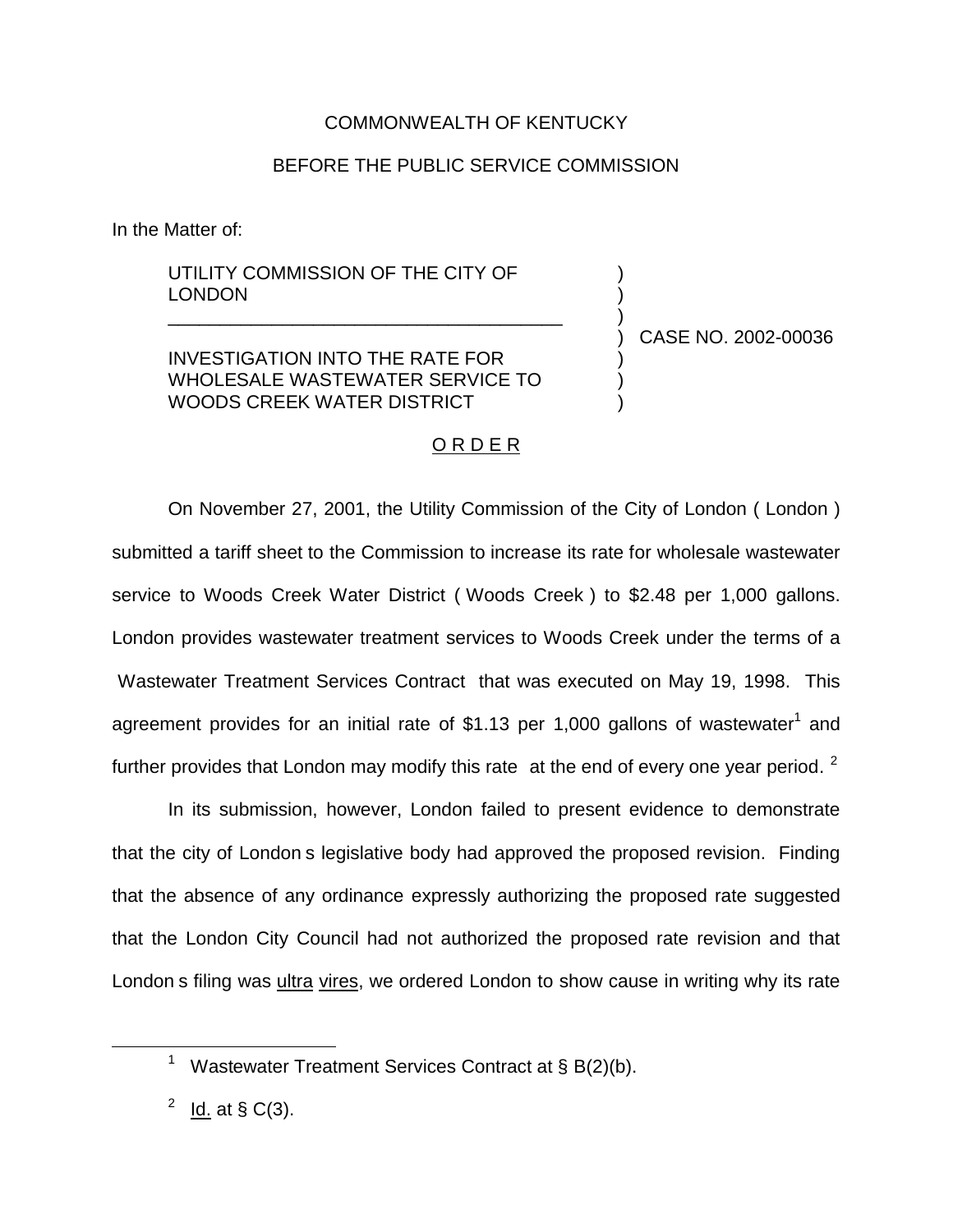filing of November 27, 2001 should not be declared void and why it should not be prohibited from assessing any rate other than the rate of \$1.13 per 1,000 gallons for wastewater treatment service.

Responding to this Order,<sup>3</sup> London advised the Commission that it has not implemented its proposed rate of \$2.48 per 1,000 gallons and continues to assess only the \$1.13 rate. It further stated that it will take no action to implement the proposed rate until the London City Council has enacted an ordinance that authorizes the new rate or grants London the general authority to enter into wholesale contracts or revise the rates of such contracts. When such ordinance is enacted, London will resubmit its proposed rate to the Commission.

The Commission will treat London s response as a request to withdraw its filing of November 27, 2001. We find that London s request should be granted. We further find that, as a result of London s actions, all issues presented by our Order of February 12, 2002 have been resolved and that this proceeding may be closed.

IT IS THEREFORE ORDERED that:

- 1. London s request to withdraw its proposed rate is granted.
- 2. This case is closed and shall be removed from the Commission s docket.

<sup>&</sup>lt;sup>3</sup> Letter from Randy Bingham, Superintendent, Utility Commission of the City of London, to Gerald Wuetcher, Assistant General Counsel, Public Service Commission (Apr. 9, 2002).